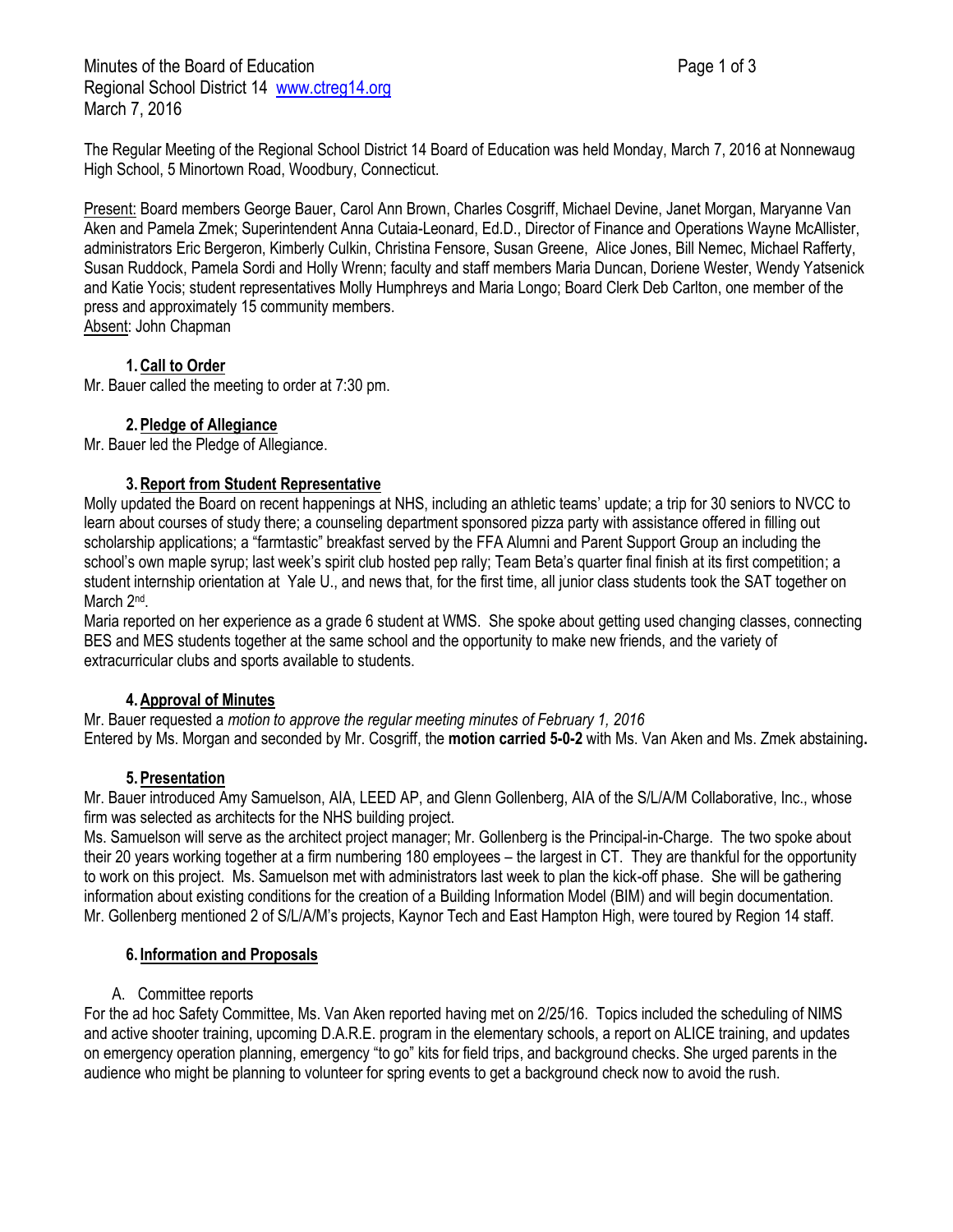For the Facilities/Enrollment/Transportation Committee, Ms. Morgan reported having had a productive meeting on 2/22/16 with Mike Molzon, who gave an update on projects. She is pleased with evidence that the staff is keeping the "bones of the buildings" in good shape. The committee also discussed proposed reductions in FTEs.

For Building and Policy committee reports, Mr. Bauer referred those interested to check minutes on the website for details.

#### B. Superintendent's Report

(this report was given, chronologically, after agenda item 9 and before agenda item 10)

Dr. Cutaia-Leonard presented a power point illustrating the progress made in the district this year and her program improvement initiatives for the coming year. Slides highlighted accomplishments in all schools and departments for this year. She emphasized that the 3 BoE goals, 4 district strategic priorities, and student achievement – all create continuous improvement planning that necessitates the budgeting process. She reminded the board of the bucket method of prioritizing needs over the course of years – not all needs were budgeted for last year, and some were identified as on hold until the coming year, or years following. She spoke of messages she receives from the public, with the most bothersome being the idea that pretty good is good enough in Region 14. She believes only excellence is good enough for our students. She outlined her specific program improvements for 2016-2017 with rationale, and also identified cost neutral improvements. She explained that at next week's meeting, corresponding costs will be shown for the improvements she plans. She invited those in the audience to return next week for that, and to bring a friend.

## C. Board Chair's Comments

Mr. Bauer requested members stay after the meeting to coordinate calendars for upcoming events. He reviewed that this is a board election year; therefore, nominations will be held on 5/12/16 and elections on 6/2/16. Anyone interested in running for one of the 4 seats available this year was invited to contact him for information on the role of a board member.

## **7.Privilege of the Floor**

None.

## **8.Business Requiring Board Action**

#### Mr. Bauer requested the following:

*Move that the Board of Education approve the ELA Curriculum as presented.*

Entered by Ms. Van Aken; second by Mr. Cosgriff. Mr. Bauer noted the curriculum is concise, coherent and that there is the ability to delve into detail about it on the website. Clearly a great deal of time was spent on the development of it, he said. Ms. Van Aken thanked Mr. Rafferty, the teachers, and the leadership team and appreciates all the hard work that went into this. It is the first time she has ever seen something like this in R14; it is clear, consistent and amazing, she said. Ms. Morgan predicts we will be pushing students to their (educational) limits if the other curricula are this good. Mr. Cosgriff said it is the first solid curriculum he has had in his hand. He enjoyed it, and thanked Mr. Rafferty for it. Mr. Rafferty commented that he is very proud of it, and thanked the Board for its support. **The motion carried 7-0.**

#### Mr. Bauer requested the following:

*Move that the Board of Education approve the 2016-2017 Regional School District 14 School Calendar as presented.*  Entered by Ms. Van Aken; second by Mr. Cosgriff. Dr. Cutaia-Leonard reminded the Board this calendar includes one additional student day. **The motion carried 7-0.**

#### Mr. Bauer requested the following:

*Move that the Board of Education approve NHS Cheerleaders to Cheerleading National Championship, Myrtle Beach, SC, March 17-21, 2016, for 11 students and 5-7 staff and background checked chaperones, via coach bus, and funded by fundraising and students' families (\$400/student)*

Entered by Ms. Van Aken and seconded by Mr. Cosgriff, the **motion carried 7-0.**